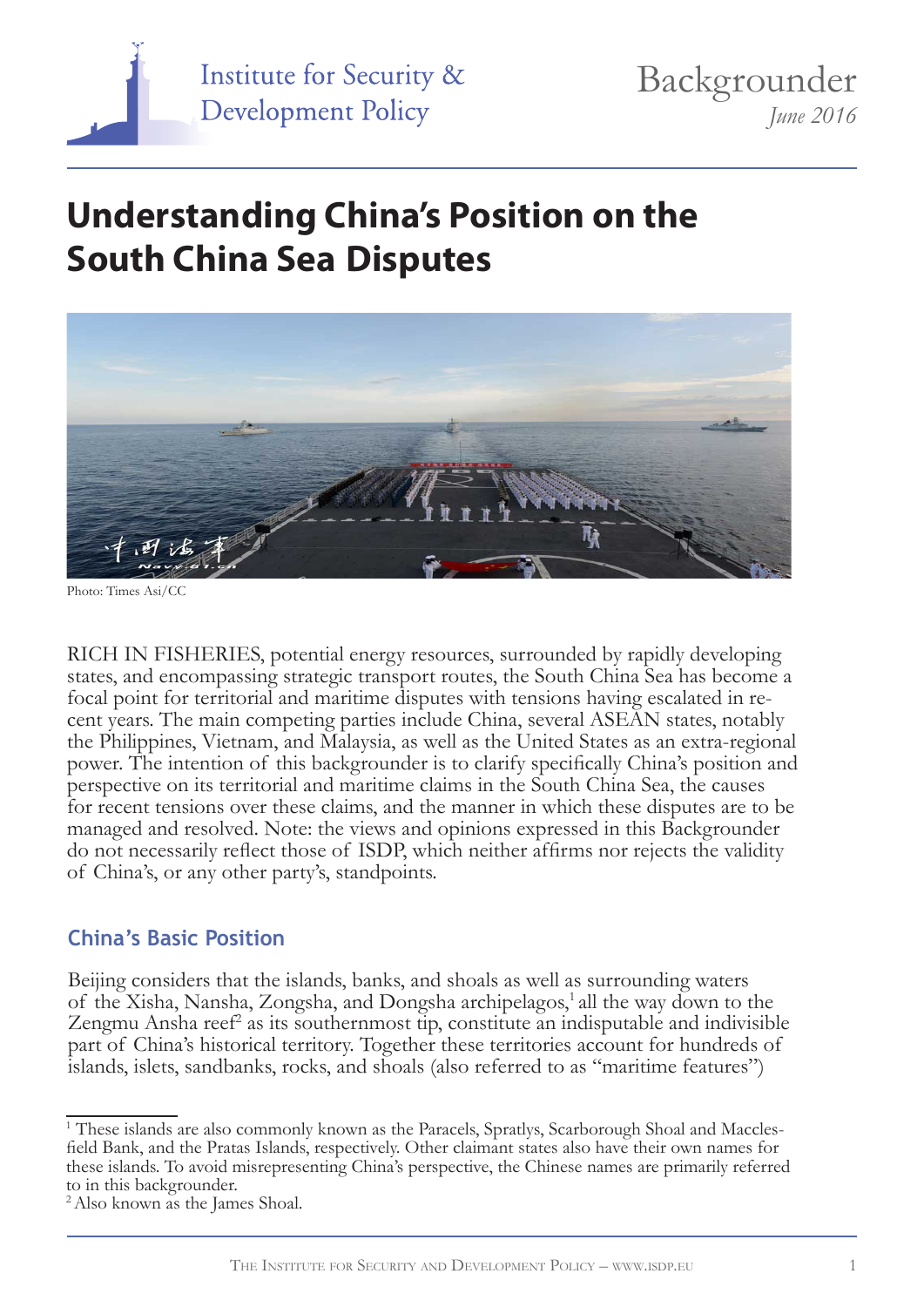throughout the South China Sea region. While Brunei, Malaysia, the Philippines, Taiwan, and Vietnam have overlapping claims in the region, the Chinese government deems alternative interpretations to its claims to be untenable.<sup>3</sup>

The geographical extent of the claimed area has variously been represented by 9, 10, and 11-dashed lines indicating the area China considers it has sovereignty over. The most recent version of these maps was circulated by China as a set of notes verbale to the United Nations in 2009 (see appendix, map 1).<sup>4</sup> Although the exact number and distribution of dashes has varied, the 9-dash map is largely seen to follow an 11-dash line map published by the Nationalist Government of the Republic of China in 1947 (see appendix, map 2). This map, in turn, is understood to reflect a map published by the Republic of China Land and Water Maps Inspection Committee of 1935. Indeed, as successors to pre-1947 China, both Taiwan and Mainland China exert highly similar claims in the South China Sea.

Despite these maps' apparent focus on maritime delineation, it should be noted that what China's claims actually emphasize is sovereignty over territorial features (i.e. islands) within the area demarcated by the dashed lines. As noted by a U.S. State Department document, the nature of maritime claims is as such of a comparatively lower priority and has been less precisely articulated. In fact, in 1996 China provided geographic coordinates which can serve as baseline for a formal maritime claim, but only did so for the Xisha (Paracels) and Diaoyu Islands<sup>5</sup> (in the East China Sea) – other South China Sea maritime claims remain as of yet unclarified. The importance attributed to territorial sovereignty, as opposed to maritime delineation, is reiterated in among other, the 2014 "Position Paper of the Government of the People's Republic of China on the Matter of Jurisdiction in the South China Sea Arbitration Initiated by the Republic of the Philippines."

# **Historical Basis of China's Claims**

China's claim is rooted in its understanding that the territorial features of the South China Sea constitute territory over which China has historically held sovereign juris- diction – that is, "ancestral properties" passed down from previous generations. In its abovementioned Position Paper, China expresses that "Chinese activities in the South China Sea date back over 2000 years ago" with China being "the first country to dis- cover, name, explore and exploit the resources of the South China Sea islands and the first to continuously exercise sovereign powers over them." For instance, Chinese sources claim that maps of the South China Sea islands were published throughout the Ming and Qing dynasties, including in navigational charts drawn up by China's thir-<br>teenth-century admiral and explorer Zheng He.<sup>6</sup>

Chinese sources reiterate that Chinese possession of South China Sea islands has been acknowledged by a number of international sources throughout modern history. These include listings in, for example, British, (East and West-) German, French, and Soviet atlases of the area published in the 1950s and 1960s. Moreover, the Chinese govern-

<sup>&</sup>lt;sup>3</sup> The Lowy Interpreter provides a good map showing the main sites of contention. See: http://www. lowyinstitute.org/issues/south-china-sea

<sup>&</sup>lt;sup>4</sup> These notes were deposited in response to Vietnamese and Malaysian submissions to the Commission on the Limits on the Continental Shelf.

<sup>5</sup> Japan refers to them as the Senkaku Islands.

<sup>&</sup>lt;sup>6</sup> ISDP has at the time of writing been unable to retrieve publishable copies of these maps.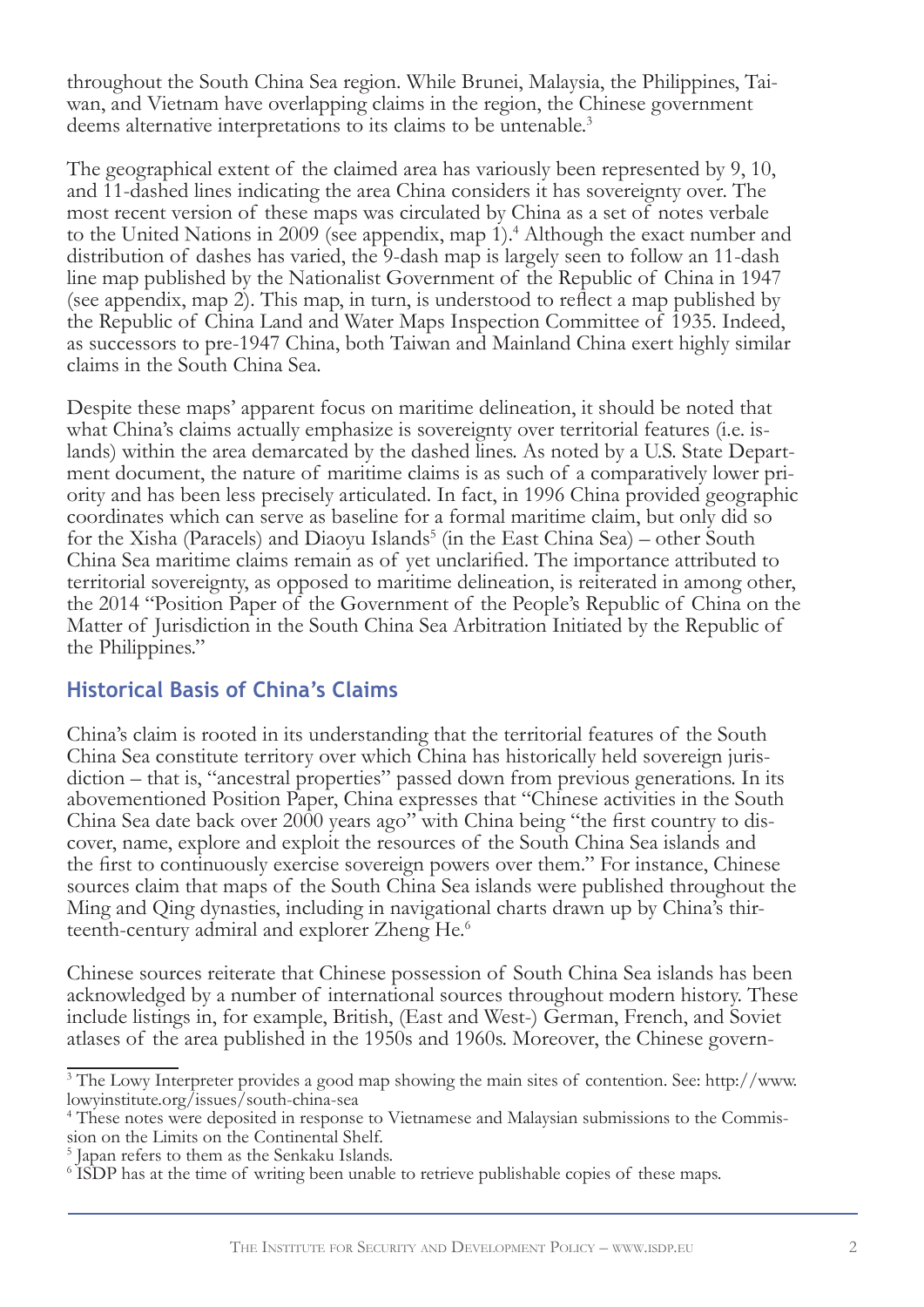ment's Position Paper highlights that territorial claims by other South China Sea claim- ants (notably the Philippines) did not encompass the marine features within the dashed-line area until the 1970s. From Beijing's perspective, this suggests that other countries' claims are relatively recent, politically motivated, and further incentivized by resource extraction.

#### **Perceived International Recognition of Claim**

According to its proponents, China's claim stood relatively undisputed until the 1930s. From this time onwards, Western colonial forces and an increasingly assertive Imperial Japan recognized and sought to utilize the strategic value of the Nansha Islands (Spratlys) in particular. In 1939, Japan occupied parts of the archipelago in an attempt to control Southeast Asia and prepare for an invasion of Australia. Upon Japan's defeat in 1945, it was stripped of the area it had occupied in the South China Sea. Although post-war ownership of the islands remains disputed, both Mainland China and Taiwan have adopted the position that rather than creating a "void," the areas have been re- stored to Chinese ownership.

In this regard, Chinese sources repeatedly refer to the Cairo Declaration of 1943 and Potsdam Declaration of 1945. Together these declarations emphasize that areas once held by Japan in the South China Sea would no longer be part of that country's postwar sovereign territory, and that "[...] territories Japan has stolen from the Chinese, such as Manchuria, Formosa, and the Pescadores, shall be restored to the Republic of China." Ownership is deemed to have been implicitly accepted by Western powers (notably the United States) in their failure to object to repeated assertions by (initially) Taiwan over South China Sea sovereignty. As part of the Chinese claim, Taiwan has maintained a presence on Taiping Island (the largest island of the Nansha Islands Archipelago) since 1946. To Beijing's understanding the status of the islands was seemingly acknowledged as Chinese territory through U.S. requests to the Taiwanese authorities for permission to perform aerial surveys in the region between 1957 and 1961.

# **How Does China View Responsibility for the Escalation of Disputes?**

Much international attention has focused on China's activities in the South China Sea, such as land reclamation, which have been seen by some as indicative of China's increasing assertiveness and growing strategic posture. Beijing, however, lays the blame for the escalation of disputes on the "provocative" actions of the other claimant states as well as the increased presence of the United States in the region. More recent tensions and their escalation can be divided into three periods.

Starting in the 1990s, Wu Shicun and Fu Ying<sup>7</sup> in an article for The National Interest highlight that "a major development was a new wave of unilateral occupation of the Nansha Islands and development of oil and gas in surrounding waters by some countries," particularly Vietnam and Malaysia. Furthermore, the actions of the Philippine Navy, for example, by intercepting Chinese fishing vessels, and in April 1997 demolishing a Chinese territory monument on Huangyan Island (Scarborough Shoal) and replacing it with a Philippine flag, are characterized as having shown provocative behavior. Notwithstanding, the development of China-ASEAN relations during this decade

7 Fu Ying is Chairperson of the Foreign Affairs Committee of China's National People's Congress. Wu Shicun is President of the National Institute of the South China Sea Studies.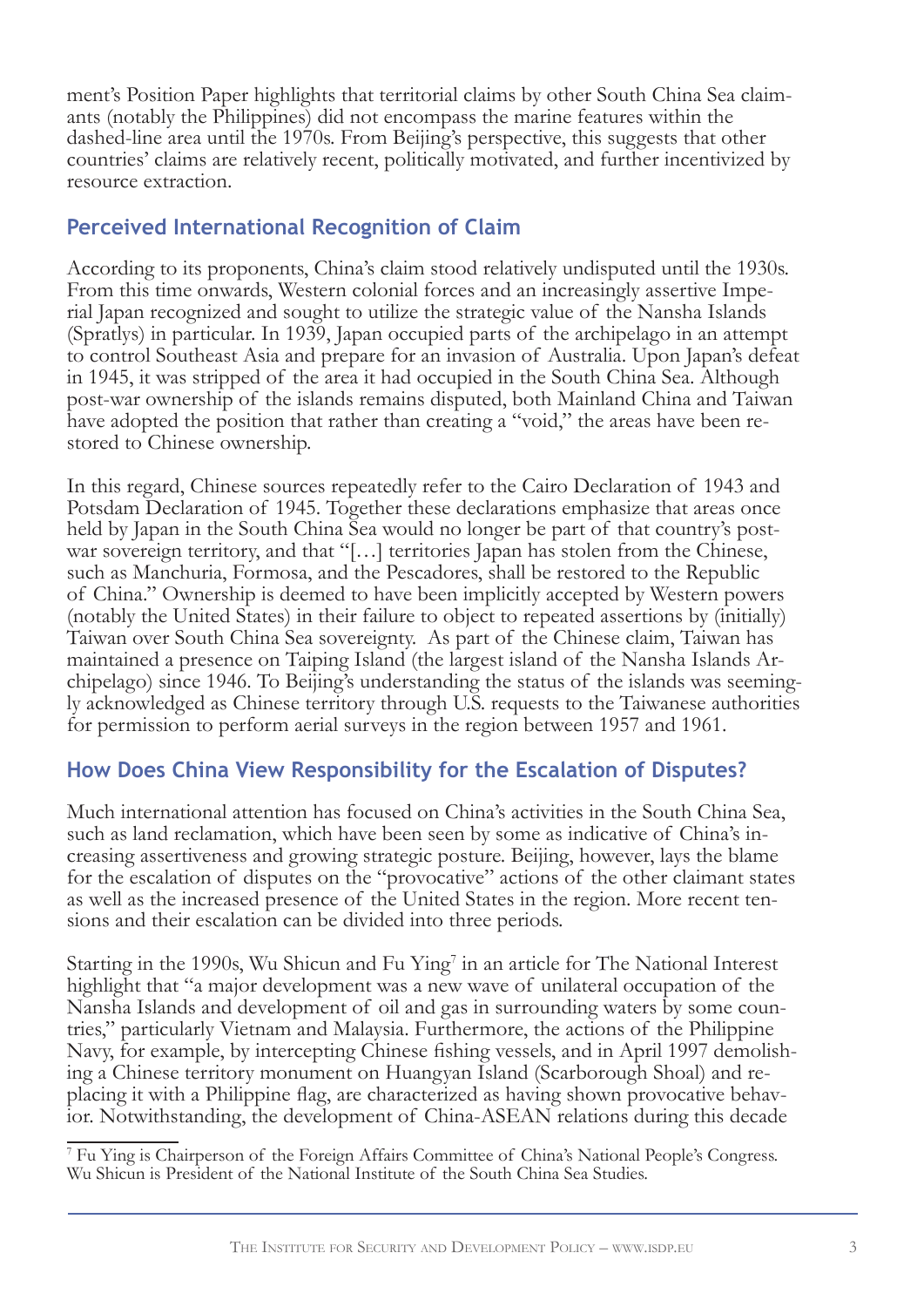largely masked growing tensions, argue the authors.

These initial developments entered a new phase following the signing of a Declaration of Conduct (see section below) between China and ten ASEAN countries in 2002. De- spite its signing, Wu and Fu argue that other countries, most notably Vietnam, failed to sufficiently abide by the document and continued to consolidate their "illegal" claims. China, by contrast, they argue, "kept pushing for peace and cooperation and joint development in disputed areas." Indeed, rather than see itself as the aggressor, China's Ambassador to the EU, Yang Yanyi, has argued that "China is the victim of the South China Sea issue."

However, it was the announcement by the Obama administration of the U.S.'s rebalancing to Asia from 2010 onward<sup>8</sup> which many Chinese view as a turning-point in the escalation of disputes. By enhancing its regional military presence, the U.S. is seen to have "taken sides" and thereby emboldened the actions of the other claimant states. In a 2016 media interview, China's Vice Foreign Minister Liu Zhenmin cites the 2012 Huangyan Dao incident (a spat with Vietnam over oil and fishing activity near the Para- cel Islands) and the Philippines initiation of international arbitration in January 2013 as being indicative of this.

A particular bone of contention for China is the United States' Freedom of Navigation program. While the U.S. defends its actions in the area, such as conducting marine patrols, as reinforcing international maritime law, China sees this as being used beyond acceptable limits as a pretext for damaging China's security interests and violating its sovereignty. A case-in-point was the dispatching of USS Lassen which a Chinese foreign ministry spokesmen asserted illegally entered within 12 miles off Zhubi Reef on October 27, 2015.<sup>9</sup> It also sees the U.S. as trying to strengthen an alliance system and forces network around the South China Sea, such as through joint military exercises with the Philippines as part of a five-year Maritime Security Initiative and the lifting of a U.S. arms embargo on Vietnam (announced in May 2016). Accordingly, Beijing sees the U.S. as engaging in geostrategic competition with China, a rivalry it sees as exacerbating what are localized disputes with other claimant states.

Rather than locate the blame for escalating tensions on China's building on reefs and islands starting on the Nansha Islands in December 2013, Liu Zhenmin emphasizes that China was the last country to carry out such construction and "was forced to react" to the changing regional situation to defend its interests. Furthermore, in an article for Xinhua news agency,<sup>10</sup> China's activities are defended as follows: "many of the facilities are for civilian purposes … such as navigation and rescue services … and do not represent 'militarization' of the area." A further key distinction made by the Chinese side is that construction by other claimants has been on Chinese reefs and islands that they have illegally occupied, while China's construction is on features that have historically been China's own sovereign territory.

<sup>&</sup>lt;sup>8</sup> Also known as the "pivot to Asia," the policy involves repositioning 60 percent of overseas U.S. forces to Asia-Pacific by 2020.

<sup>9</sup> Under UNCLOS Article 3, a coastal state can establish sovereignty over adjacent waters, known as territorial seas, "to a limit not exceeding 12 nautical miles" from its coastline. This includes the coast- line of offshore islands.

<sup>&</sup>lt;sup>10</sup> Xinhua is the official Chinese government news agency.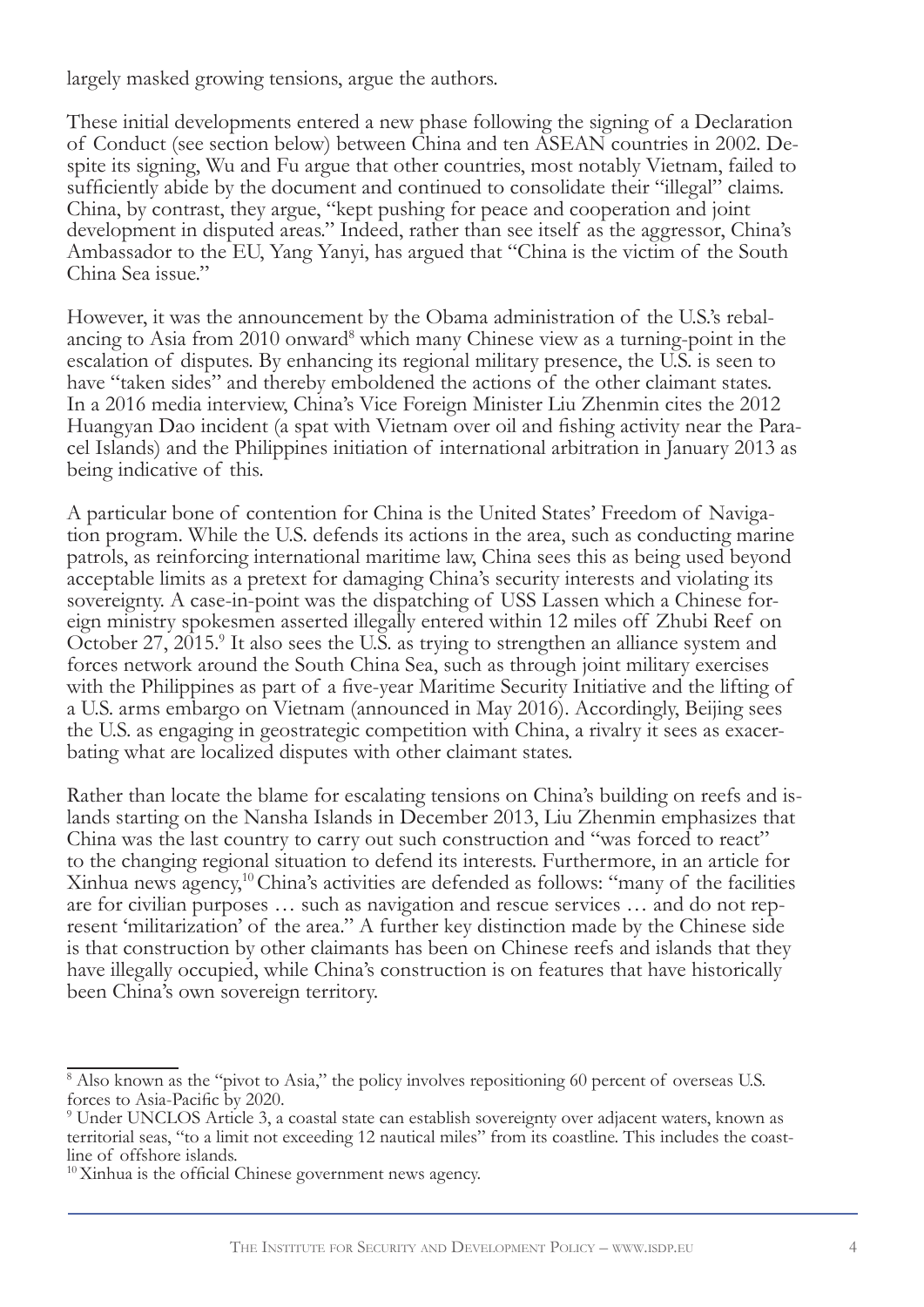### **How does China Envisage Management and Resolution of Disputes?**

China together with other ASEAN countries is a party to the Declaration of Conduct of Parties in the South China Sea (DOC). Signed in 2002, all sides declared commitment to ten principles which include, among other, exercising self-restraint, environ-<br>mental protection, marine scientific research, reaffirming commitment to principles of international law, and building trust and confidence. The 17th China-ASEAN Summit designated 2015 as the year of maritime cooperation in which all sides affirmed their commitment to "effective implementation of the [DOC] as well as to work towards the early conclusion of a Code of Conduct in the South China Sea based on consensus." China has emphasized the necessity of full and effective implementation of the DOC from which it sees some parties as having deviated. It also believes the DOC has not been followed-up on by concrete negotiations about the content of any solution.

In terms of conflict resolution, China states that it prefers to resolve disputes peacefully with individual claimant states on a bilateral level rather than through arbitration provided by the UN or other forms of what it sees as "imposed" dispute settlement. Whereas China is a party to the United Nations Convention on the Law of the Sea (UNCLOS), it views its compulsory dispute settlement mechanisms as "inappropriate" and to which it has rightfully opted out (see arbitration case below). In Point 30 of the Position Paper issued in December 2014 by the Government of the PRC, it maintains that: "With regard to disputes concerning territorial sovereignty and maritime rights, China has always maintained that they should be peacefully resolved through negotiations between the countries directly concerned."

While the United States is not party to the above agreements, confidence-building measures have been pursued between Washington and Beijing. In April 2014, both sides signed the Code of Unplanned Encounters on the Sea. This was followed in September 2015 by Presidents Obama and Xi signing an agreement on rules for mili- tary air-to-air encounters. Beijing asserts that the U.S. should not take sides, even if the official U.S. position is that it respects international law and takes no position in such third party disputes. Instead, Beijing calls for Washington to work with China based on "non-conflict and non-confrontation, mutual respect, and win-win cooperation."

China further accedes to the principle of freedom of navigation and overflight – which it recognizes all countries are free to do under international law. Indeed, it asserts that maintaining these routes open in the interest of peace and stability is critical for China. However, it argues this should not be used as a pretext for undermining China's sovereignty and security. And while China upholds territorial sovereignty, it has also not dismissed joint development of zones. While this has proven harder regarding oil and gas, China established a common fisheries zone with Vietnam in 2000.

#### **What is China's View on the Arbitration Case?**

In January 2013, the Philippines submitted a Notification and Statement of Claim in order to begin compulsory arbitration proceedings under UNCLOS over matters of "maritime jurisdiction" in the South China Sea. According to this notification, China's assertion of "historic rights" of the waters, sea bed and subsoil within the "nine-dash line" is in various ways inconsistent with UNCLOS, and has moreover interfered with what the Philippines regards as its sovereign rights, jurisdiction, and rights and freedom of navigation.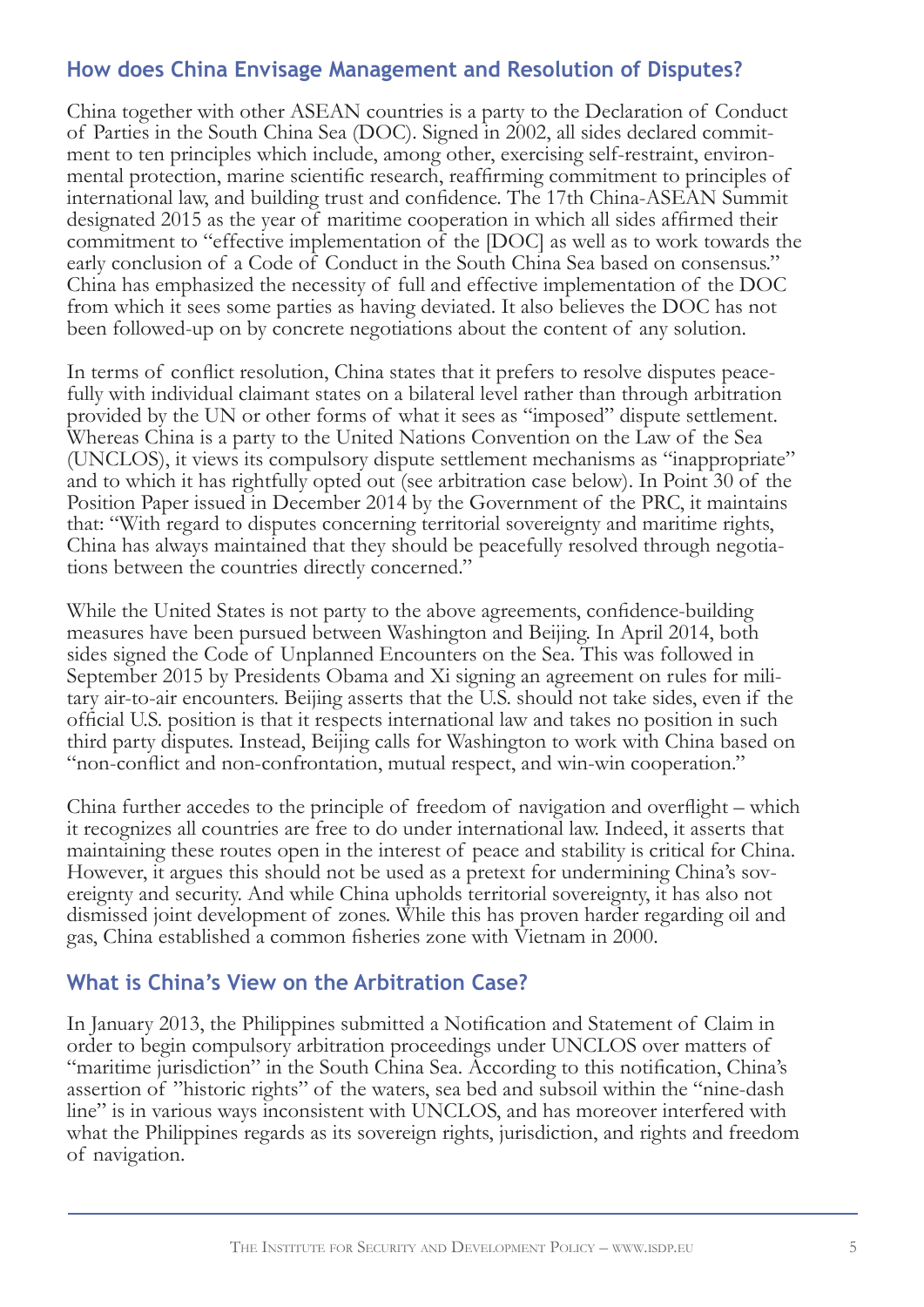China believes the court has no jurisdiction to decide on the matter. As such, it rejects the case and will not accept or participate in the arbitration. As discussed in the Chinese government's Position Paper, two reasons for rejection stand out. First, on August 25, 2006, China deposited, as permitted under Article 298 of UNCLOS, a statement that China will not accept compulsory dispute settlement procedures (including compulsory arbitration) concerning maritime delineation. Second, China rejects the court's authority because, according to the Beijing, the Philippines' argument is based on a "cunningly packaged" attempt to address matters of territorial sovereignty – not the legal status of disputed waters, islands, and reefs as the court is set to investigate. This conflicts with China's standpoint that the matters of sovereignty and legal status are inseparable. Ultimately, the case, from China's perspective, is not an attempt to attain peaceful resolution of the South China Sea issue, but rather a unilateral effort to force a resolution of the disputes on the Philippines' own terms.

By recasting the case as one fundamentally challenging Chinese sovereignty over the Nansha Islands, China believes the case constitutes an infringement of Chinese territorial integrity. More than just an infringement of territory, the Philippines' claim is seen to disrupt the unity of the Nansha Islands Archipelago, which, according to Beijing, constitutes a territory that cannot be divided on an island-to-island basis.

### **Key Sources**

- Andrew Browne, "The Danger of China's Victim Mentality," The Wall Street Journal. Published on 2016- 06-14
- Association of Southeast Asian Nations (ASEAN), "Declaration on the conduct of parties in the South China Sea." Published on 2012-10-17
- Bonnie S. Glaser, Michael J. Green, Gregory B. Poling, "The U.S. Asserts Freedom of Navigation in the South China Sea," Center for Strategic and International Studies (CSIS). Published on 2015-10-27
- Fu Ying, Wu Shicun, "South China Sea: How We Got to This Stage," The National Interest. Published on 2016-05-09
- Isaac B. Kardon, "The Other Gulf of Tonkin Incident: China's Forgotten Maritime Promise," Center for Strategic and International Studies (CSIS), Asia Maritime Transparency Initiative (AMTI). Published on 201-10-21
- Ministry of Foreign Affairs of the People's Republic of China, "Position Paper of the Government of the People's Republic of China on the Matter of Jurisdiction in the South China Sea Arbitration Initiated by the Republic of the Philippines." Published on 2014-12-07
- Ministry of Foreign Affairs of the People's Republic of China, "Foreign Ministry Spokesperson Lu Kang's Remarks on USS Lassen's Entry into Waters near Relevant Islands and Reefs of China's Nansha Islands." Published on 2015-10-27
- Ministry of Foreign Affairs of the People's Republic of China, "The Minutes of the Meeting Between Vice Foreign Minister Liu Zhenmin and US Media Delegation on the South China Sea Issue." Published on 2016-06-03
- Ministry of Foreign Affairs of the People's Republic of China, "Statement of the Ministry of Foreign Affairs of the People's Republic of China on Settling Disputes Between China and the Philippines in the South China Sea Through Bilateral Negotiation." Published on 2016-06-08
- United Nations Convention on the Law of the Sea (UNCLOS), December 10, 1982.
- United States Department of State, Bureau of Environmental and Scientific Affairs, "Limits in the Seas, No. 143, China: Maritime Claims in the South China Sea." Published on 2016-12-05.
- Xinhua, "China not to accept any act detrimental to security interests under navigation-freedom pretext: Xi." Published on: 2016-04-01
- Xinhua, "China, ASEAN have will, ability to safeguard peace, stability in South China Sea: Vice FM." Published on: 2016-04-29
- Xinhua, "How to Bridge the Divide Over the South China Sea." Published on: 2016-06-08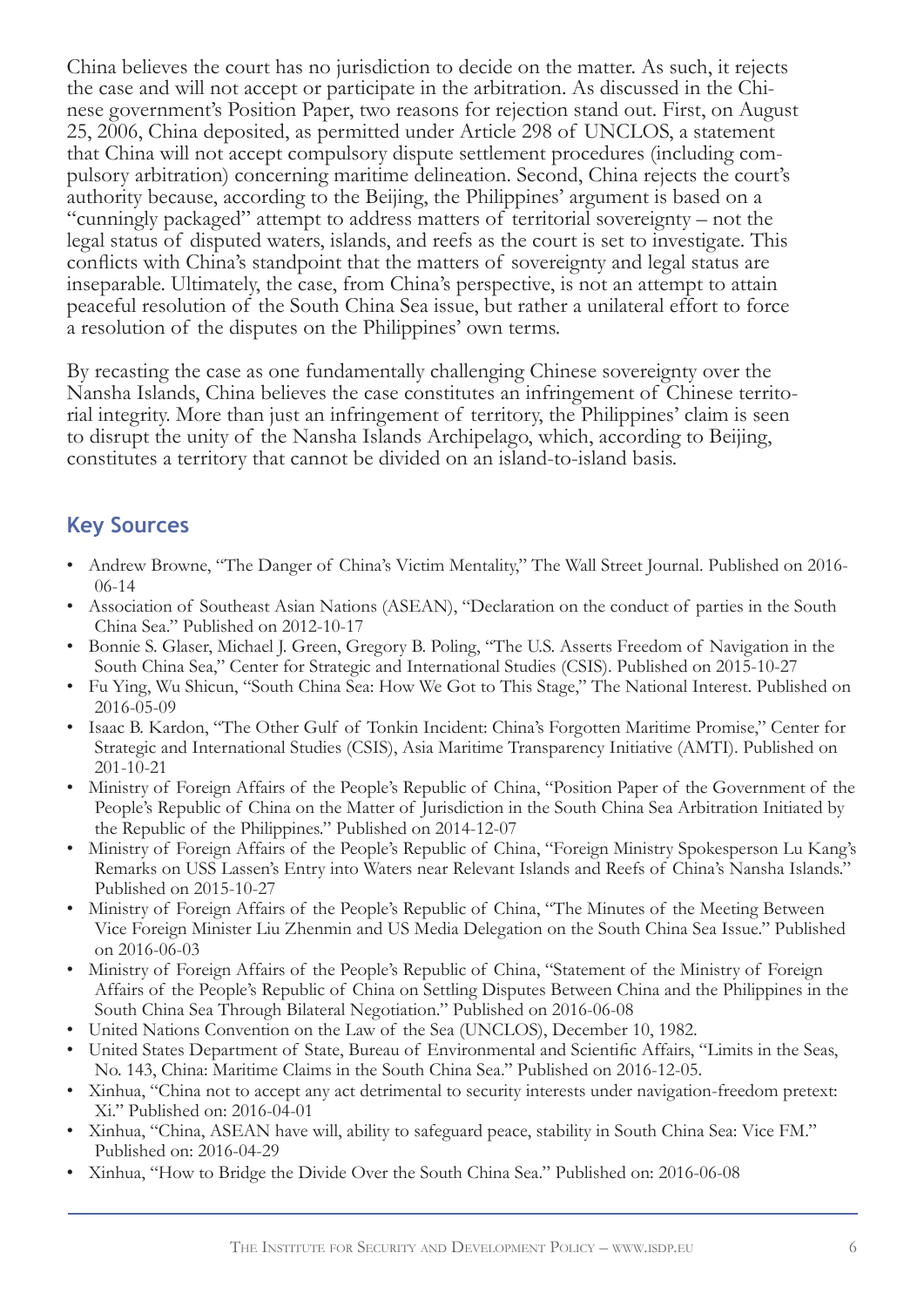# **Appendix**





Source: United States Department of State, Bureau of Environmental and Scientific Affairs, "Limits in the Seas, No. 143, China: Maritime Claims in the South China Sea". Published 2016-12-05. Page 2